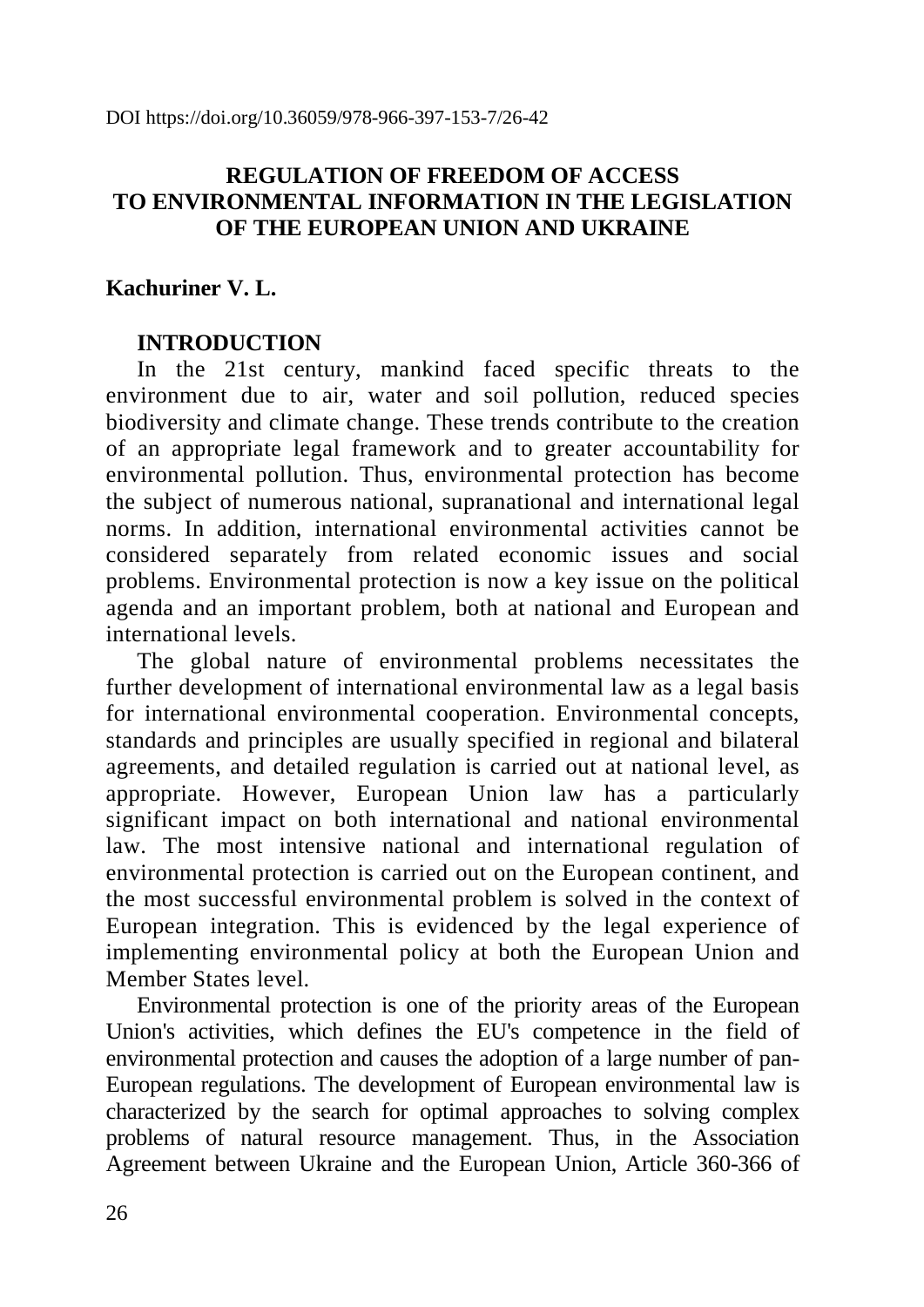Section V, "Economic and Sectoral Cooperation"<sup>[1](#page-1-0)</sup>, is devoted to the environment itself. The Parties to the Agreement cooperate on environmental issues and thus contribute to the achievement of the goals of sustainable development and the "green economy". Analysis of EU environmental legislation is essential to further improve and improve the effectiveness of environmental legislation in Ukraine. The priority of Ukraine's cooperation with the European Union will be of practical importance – achieving the goal of improving the level of production productivity, expanding its base of economic growth and competitiveness, studying and introducing experience and basic developments in the field of environmental human rights and citizens. It is advisable to draw attention to the various doctrinal developments in the field of protection of environmental human rights, both in general in the EU legal system and in respect of a particular type of rights, the right to access environmental information.

In recent years, many EU environmental law researchers have put on the agenda the question of whether national laws of EU Member States, as well as EU unified law, have sufficient legal basis to protect the interests of society against the dangers of environmental problems, or to seek additional guarantees of respect for the fundamental right of the individual – the right to a clean environment.

# **1. The principle of access to environmental information in international law**

The interdependence of environmental protection, peace, human rights and freedoms was first reflected in the Stockholm Declaration of  $1972^2$  $1972^2$  $1972^2$ . This principle was subsequently developed and substantially supplemented in other international instruments. In particular, the next step in the development of citizens' environmental rights in international law was the UN Conference on Environment and Development, held in June 1992 in Rio de Janeiro, which adopted a number of important international instruments<sup>[3](#page-1-2)</sup>, in including the Declaration and Agenda for the 21st Century. The 21st Century Agenda, which is the plan of action of the

<span id="page-1-0"></span> <sup>1</sup> Угода про асоціацію між Україною, з однієї сторони, та Європейським Союзом, Європейським Співтовариством з атомної енергії і їхніми державами-членами, з іншої сторони. URL : http://www.kmu.gov.ua/control/publish/article?art\_id=246581344.

<span id="page-1-1"></span><sup>2</sup> Декларация Конференции Организации Объединенных Наций по проблемам окружающей человека среды 1972 г. URL: http://www.un.org/ru/documents/decl\_conv/ declarations/declarathenv.shtml.

<span id="page-1-2"></span><sup>3</sup> Доклад Конференции Организации Объединенных Наций по окружающей среде и развитию Рио-де-Жанейро, 3-14 июня 1992 года A/CONF.151/26/Rev.1 (Vol. I). Нью-Йорк : Организация Объединенных Наций. 1993. C. 7–8.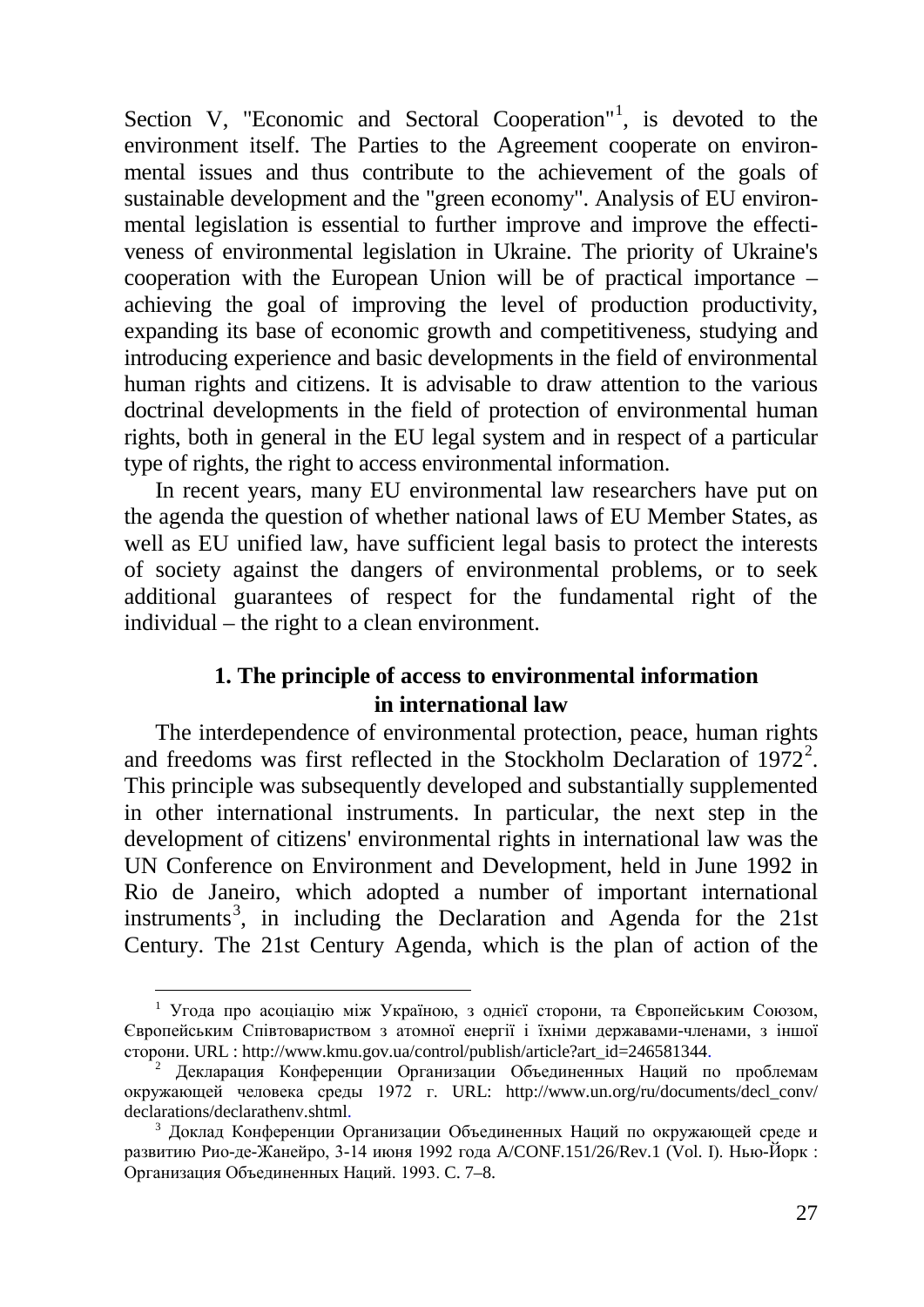International Community for Environment and Sustainable Development, states that environmental issues are addressed with the participation of all concerned citizens. States contribute to informing society by providing widespread access to environmental information. At the 3rd Sofia Conference of Ministers of the Environment of Europe in 1995, guidelines for access to environmental information were adopted. In June 1998, at the 4th Conference of Ministers of the Environment, held in Aarhus (Denmark), 35 countries of Europe signed the Convention on Access to Information, Public Participation in Decision-making and Access to Justice in Environmental Matters [4](#page-2-0) which was subsequently ratified by both the European Union and Ukraine, and therefore a further analysis of the provisions of this Convention is common to both the EU and Ukraine. Paragraph 3 of Art. 2 of the Aarhus Convention lists the information that should be considered environmental. So, this is information about: the state of the components of the environment and their interaction: the state of the atmosphere and the air, the state of water, the state of the soil, the state of landscapes, the state of natural objects, biological diversity and its components, including genetically modified organisms; factors that influence or are capable of affecting the components of the environment: substances, energy, noise, radiation; activities that affect or may affect environmental components; measures that affect or may affect environmental components: administrative measures, environmental agreements, environmental policy, legislation, plans, programs, justifications for environmental decisions; cost-benefit analysis and other economic analysis and assumptions used in the environmental decision-making process; the state of health and safety of people, living conditions, the state of objects of culture and structures to the extent that they are affected or may be affected by the state of the environmental components<sup>[5](#page-2-1)</sup>.

On 17 February 2005, the Council of the European Union signed the Decision<sup>[6](#page-2-2)</sup> which adopted the Aarhus Convention. The convention is based on the assertion that better awareness and involvement of the public in environmental issues will help to strengthen the environment. The purpose

<span id="page-2-0"></span> <sup>4</sup> Конвенція ООН про доступ до інформації, участь громадськості в процесі прийняття рішень та доступ до правосуддя з питань, що стосуються довкілля (Орхуська Конвенція) : Міжнародний документ від 25.06.1998. URL: http://www.unece.org (ECE/CEP/43).

<span id="page-2-1"></span><sup>5</sup> Правове регулювання відносин в сфері довкілля в Європейському Союзі та в Україні / За заг. ред. В.Г. Дідика. К., 2007. C. 98.

<span id="page-2-2"></span><sup>6</sup> Council Decision 2005/370 of 17 February 2005 on the conclusion, on behalf of the European Community, of the Convention on access to information, public participation in decision-making and access to justice in environmental matters Convention on access to information, public participation in decision‐making and access to justice in environmental matters. *Official Journal*. 2005. L 124. Р. 1–20.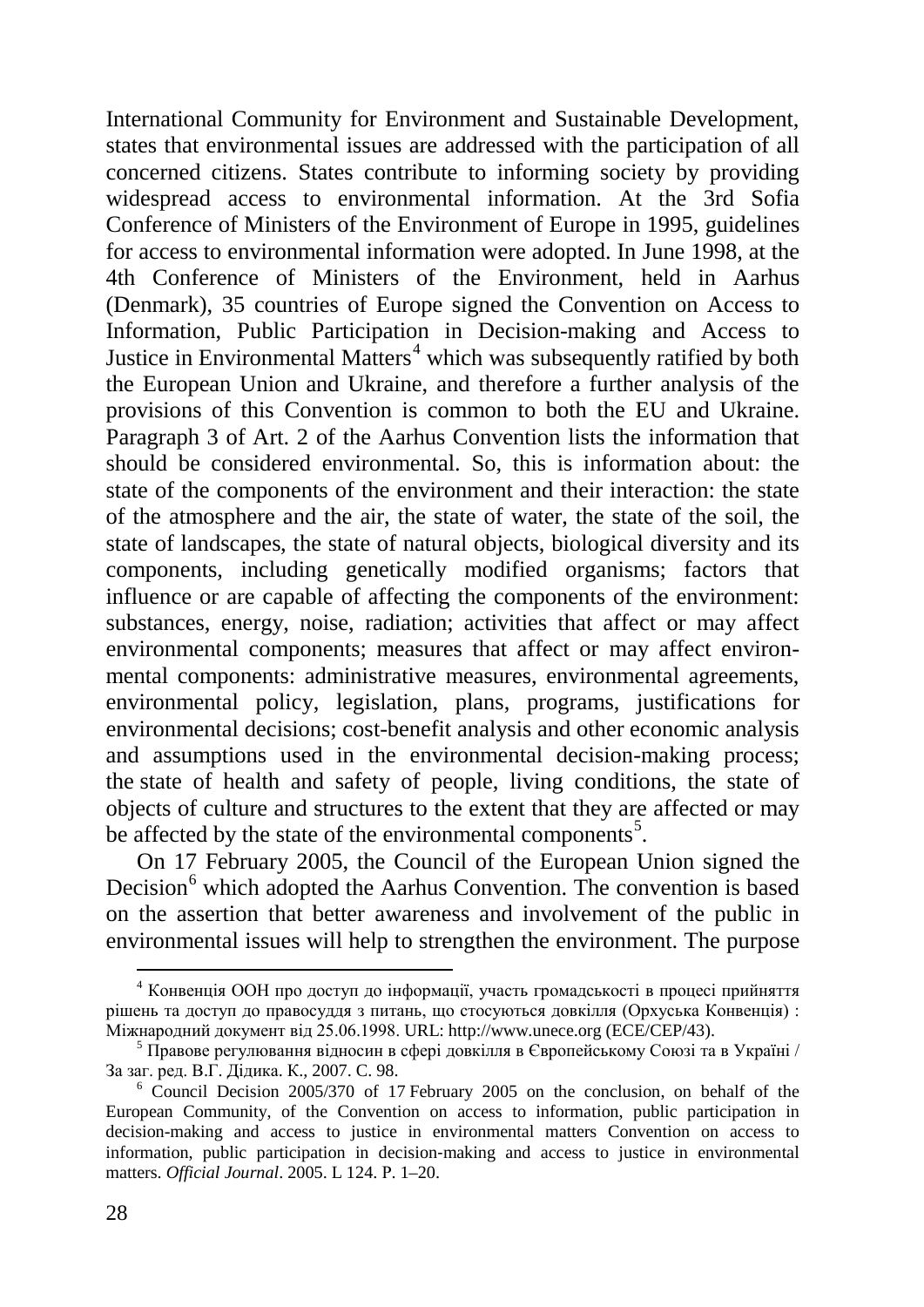of the Convention is to promote the protection of every person of the present and future generations to live in an environment conducive to health and well-being. By signing the Convention, its Parties have declared that each Party guarantees the right to access to information, to public participation in decision-making and to access to justice in environmental matters, without discrimination on grounds of nationality, nationality or place of residence, and in the case of a legal person, without discrimination on the basis of its registered location or actual center of business.

Drawing on the main provisions of the Aarhus Convention, we can conclude that the Convention is based on three fundamental principles that are closely related.

1. The principle of access to environmental information. The Convention gives a broad concept of environmental information that covers not only the state of environmental components such as air, water, soil, landscape, biological species, including genetically modified organisms; but also such factors as energy, noise and radiation, as well as activities or activities, including administrative measures, environmental agreements, policies, legislation, plans and programs that affect or may affect environmental components, economic analysis data; health and safety of people, their living conditions; the status of cultural objects to the extent that they are or may be affected by the state of the environment. It is important that the information can be obtained without justification for the interest of having it, and in the form in which it is requested, and as soon as possible, but no later than four weeks. The applicant should be informed of any extension of the deadlines and the reasons for this. The Convention sets out the grounds for refusing to provide information, including the obviousness of the unreasonableness or non-formulation of the request and/or incompleteness of the requested material. A request for environmental information may also be refused if its disclosure could adversely affect the confidentiality of public authorities, international relations, national defense or public security, the administration of justice, the confidentiality of commercial and industrial information, personal data, intellectual property rights, etc. Information on harmful emissions into the environment may not be confidential. In cases where there is a threat to the environment or human health as a result of its activities or due to natural phenomena, all information that could enable the public to take measures to prevent or reduce harm should be disseminated immediately. States should ensure that public authorities have at their disposal environmental information pertaining to their type of activity and that mandatory systems are in place to ensure that public authorities receive appropriate information on planned and implemented activities that could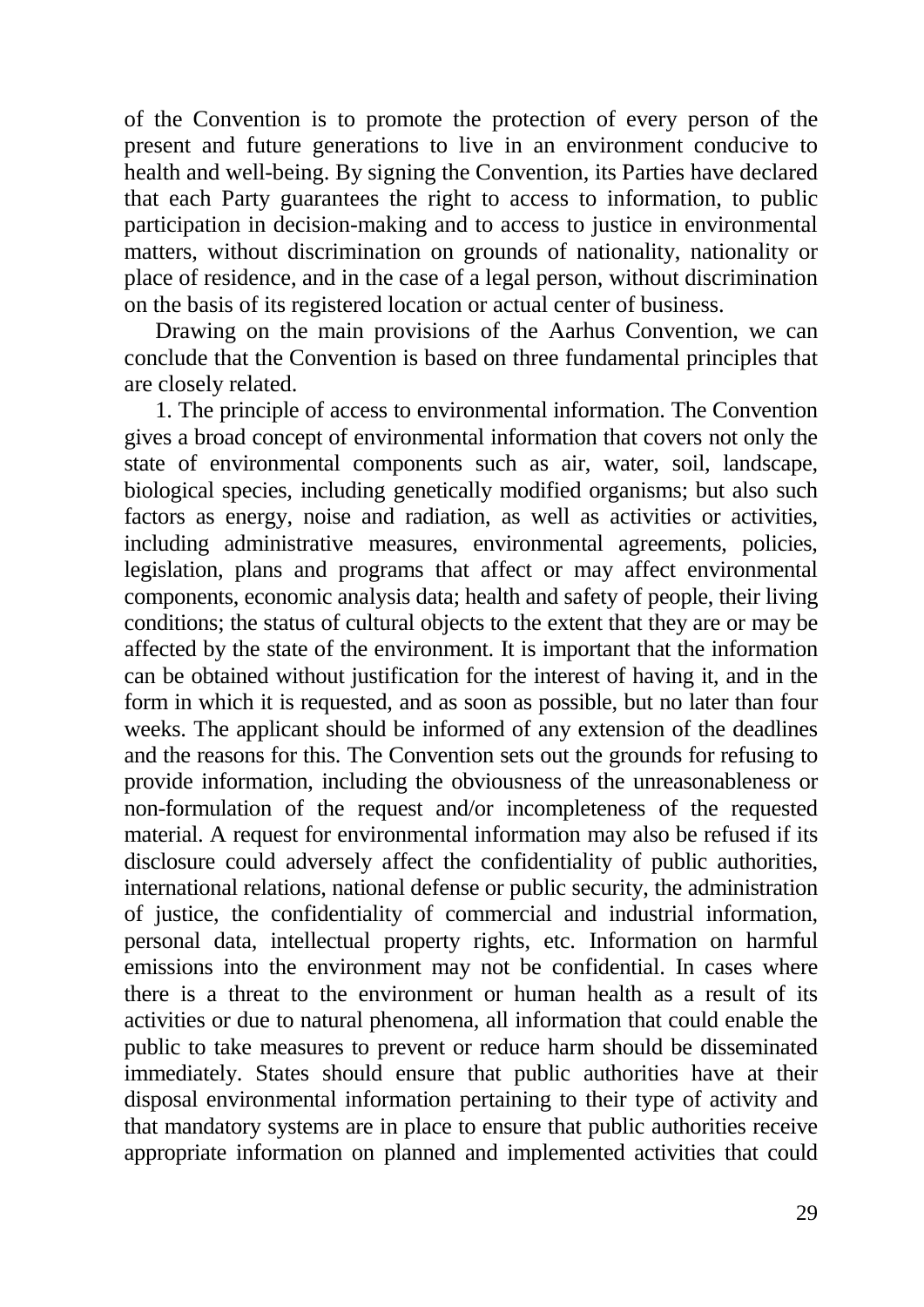have a significant environmental impact. Parties to the Convention should organize lists, registers or archives, and provide free access to the public. Each of the countries that have acceded to the Convention should ensure a gradual increase of information in electronic databases, which should be easily accessible to the general public. In accordance with the provisions of the Convention, information available through public communications networks to the general public should include, inter alia: environmental reports, texts of environmental legislation, policy documents, plans and programs, related to the environment or related environmental protection agreements and other information that may facilitate the application of national law to comply with the provisions of the Convention.

2. The principle of public participation in decision-making. The concerned public should be adequately, timely and effectively informed of environmental decisions of the authorities. In particular, under the Convention, it is information on the type of activity to be decided, the nature of such decisions, the procedure, time and place of their adoption, as well as the public authority responsible for decision-making and, most importantly, the possibility of public participation in making the above decisions. However, in order to ensure the most effective public participation in the environmental decision-making process, the provisions of the Convention provide for the need to provide the public with sufficient information for the time being. With regard to public participation in decision-making on specific activities that have or may have an environmental impact, it should be noted that under the Convention, the public authorities of each Party, in accordance with national law, provide the public concerned with free access to all information regarding a particular question. The Convention also provides a list of components that should include such information, including a description of the industrial site, a description of the most significant environmental factors, a description of measures to prevent or reduce such an impact, consideration of the main alternatives considered by the applicant and more. The Annex to the Convention provides a list of activities that may affect the environment and which the public has the right to participate in. The public participation process gives her the opportunity, during open hearings or consideration of such matters, to comment and to comment in writing or otherwise. In doing so, each country, in accordance with the provisions of the Convention, provides the conditions under which the results of public participation would be duly taken into account in the decision. Particular attention should be paid to the fact that, under the Convention, it is possible for the public to participate in the preparation of executive acts and / or generally binding legal acts that can significantly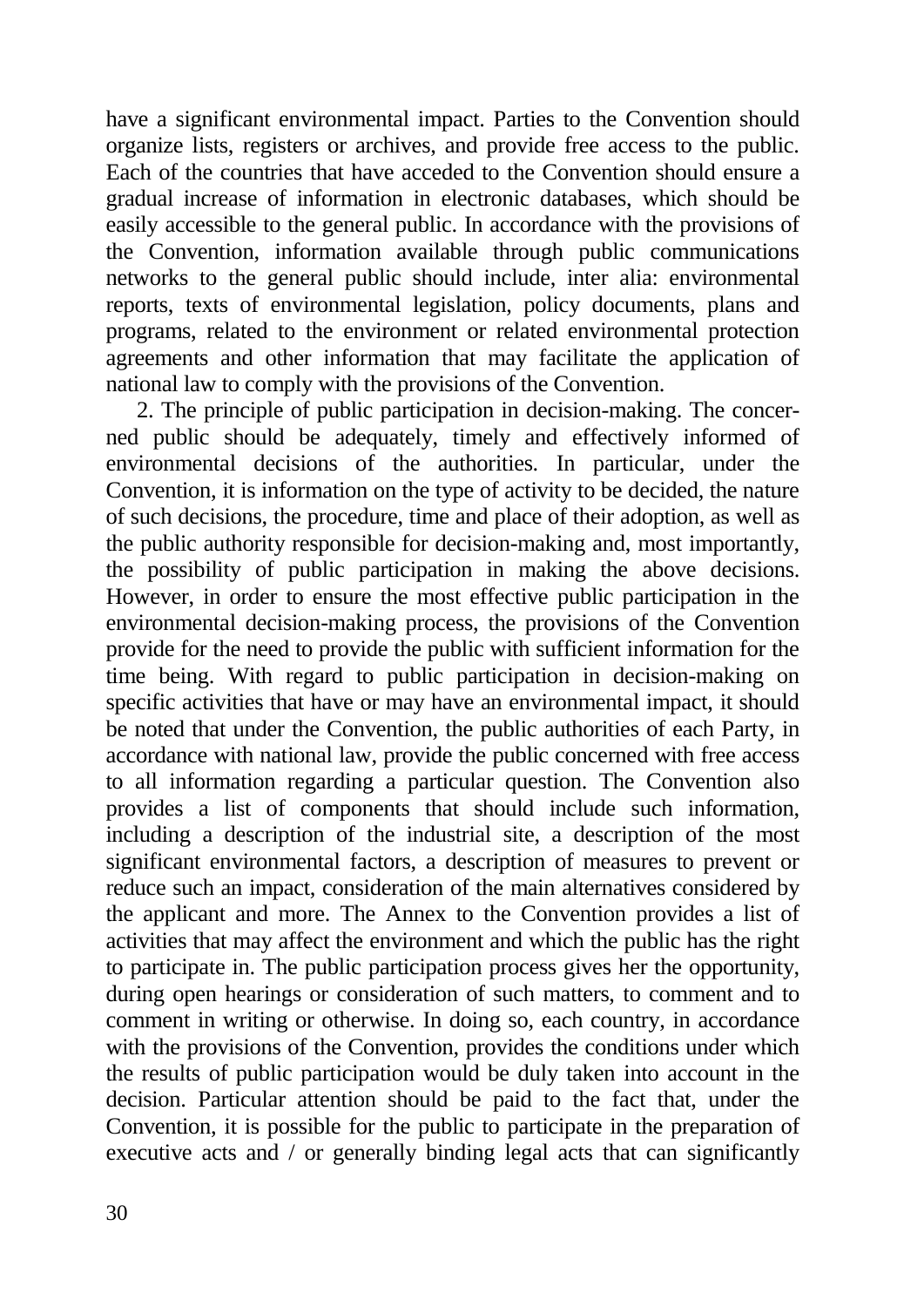affect the environment. In order to ensure this, the most important is among other activities, namely, the public is given the opportunity to express their comments directly or through representative advisory bodies. The results of public participation are taken into account as much as possible.

3. The principle of access to justice. Any citizen who believes that his or her right to information or to participate in the decision-making process has been violated may challenge the decision in a court or other independent and impartial body. The Convention requires that the review of the decision in court be expeditious and would not require payment or that such payment would be low. Decisions taken by the court are binding on the public authority that has the relevant information. Relevant representatives of the concerned public who are either sufficiently interested or believe that a violation has occurred have access to justice. The presence of interest, as the suitability of public organizations to certain criteria, is determined in accordance with national law. However, the aforementioned provisions of the Convention do not preclude the use of a preliminary dispute settlement procedure by an appropriate administrative authority where such procedure is provided for in national law. States Parties to the Convention must provide effective remedies, including injunctive relief, fair, impartial, timely and cost-free<sup>[7](#page-5-0)</sup>. The Convention declared that the parties should consider establishing mechanisms to eliminate or mitigate financial and other obstacles to justice. Such mechanisms are the least prepared for implementation in Ukraine. Undoubtedly, the Aarhus Convention today is the most important document that aims at securing and realizing the environmental rights of everyone. However, it should be noted that the first steps towards the adoption of important regulations in the field of environmental rights protection, in particular the right of access to environmental information, which is now the first of the principles on which the Aarhus Convention is based, were implemented by the European Union long before the Convention was approved.

#### **2. The right to access environmental information in EU legislation**

Directive 2003/4/EC was signed in order to provide the parties with a single, clear and comprehensive legislative text regarding public access to environmental information. In addition, it was declared that the provisions of the Directive should comply with the Aarhus Convention in connection with the signing of the latter by the European Community.

<span id="page-5-0"></span> $7$  Добробог Л.М. Інформаційне забезпечення реалізації прав людини на екологічну безпеку. URL: http://www-history.univer.kharkov.ua.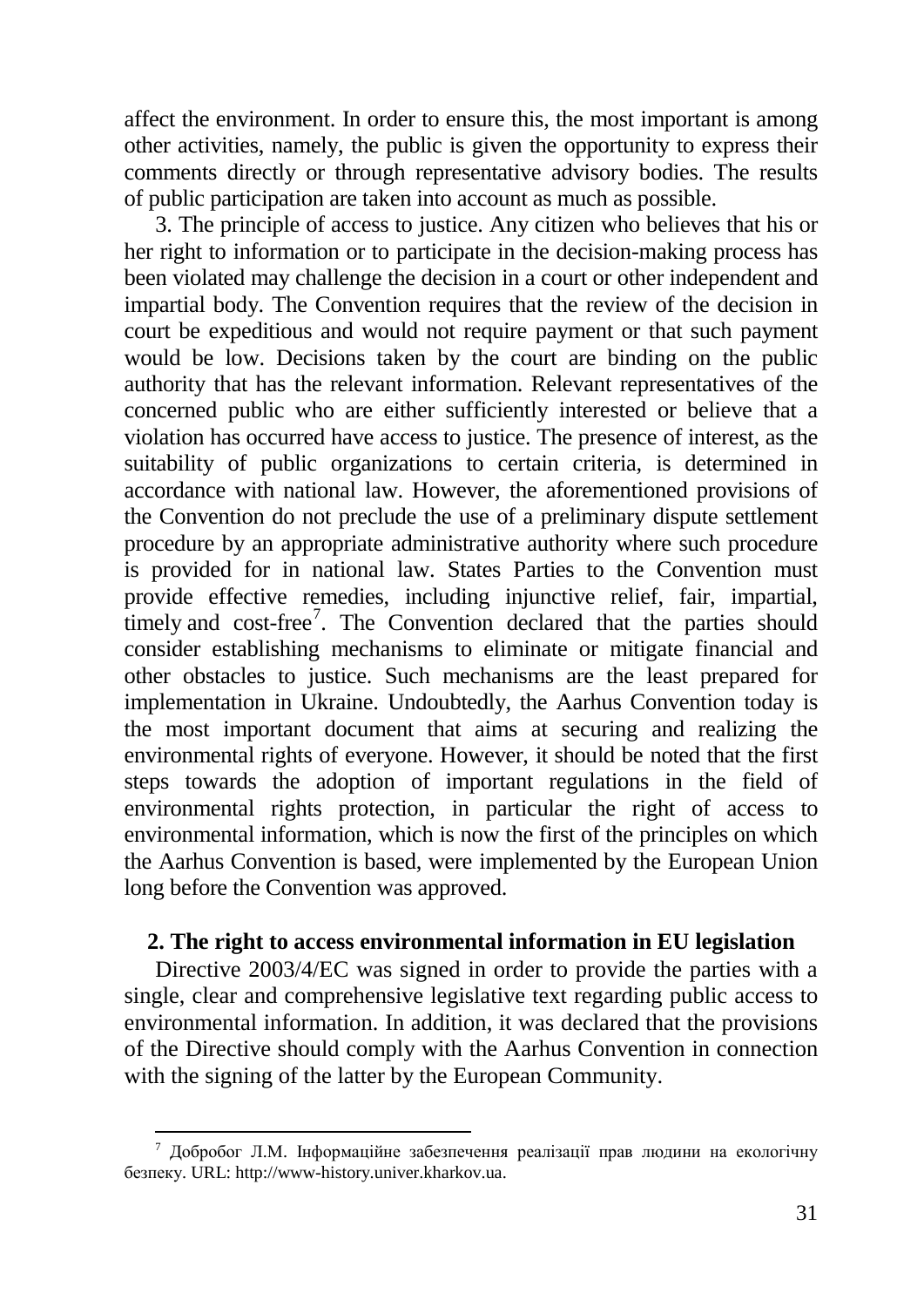The purpose of Directive 2003/4/EC is to guarantee the right of access to environmental information and to ensure the systematic and broadening of the boundaries of dissemination of environmental information to the public<sup>[8](#page-6-0)</sup>. For this purpose, the Directive provides for the use of computer telecommunications and / or electronic technologies. To this end, States Parties shall take all necessary measures to ensure that public authorities have access to environmental information and to further disseminate such information through computer telecommunications and / or electronic technology, if available. According to the Directive, the information to be made available is, in particular: the texts of international agreements, conventions and agreements of the Community, national, regional and local legislation in the field of the environment; public policies, programs and plans for the environment; State reports on the state of the environment (to be published at least every 4 years); data on actions that affect the environment and more.

In accordance with the provisions of Directive 2003/4/EC, Member States should guarantee the accessibility and openness of environmental information held by a public authority or a public authority to any person requesting it. In this case, the requesting person does not need to formulate his/her interest. In order to comply with the guarantees above, the Parties are obliged to ensure that: officials support the public in accessing information; the list of public authorities was made available to the general public; practical measures have been identified to enable the effective exercise of the right of access to environmental information. Some innovation is that Member States ensure that public authorities properly inform the public about the rights they enjoy under this Directive and provide information and advice to that effect. However, Directive 2003/4/EC provides that, where the request is very broadly formulated, the public authority asks the person to clarify the request and helps him to do so, in particular by providing information on the use of public registers. The Directive provides for cases where requests for environmental information may be rejected, which generally comply with the provisions of the Aarhus Convention. At the same time, it is noted that in each case, public authorities should compare the public interest in disclosure and the interest that is the basis for refusal (to set priorities). The directive prohibits the rejection of a request if it is related to environmental information.

<span id="page-6-0"></span> <sup>8</sup> Directive 2003/4/EC of the European Parliament and of the Council of <sup>28</sup> January <sup>2003</sup> on public access to environmental information and repealing Council Directive 90/313/EEC. Official Journal. 2003. L 041. P. 26–32.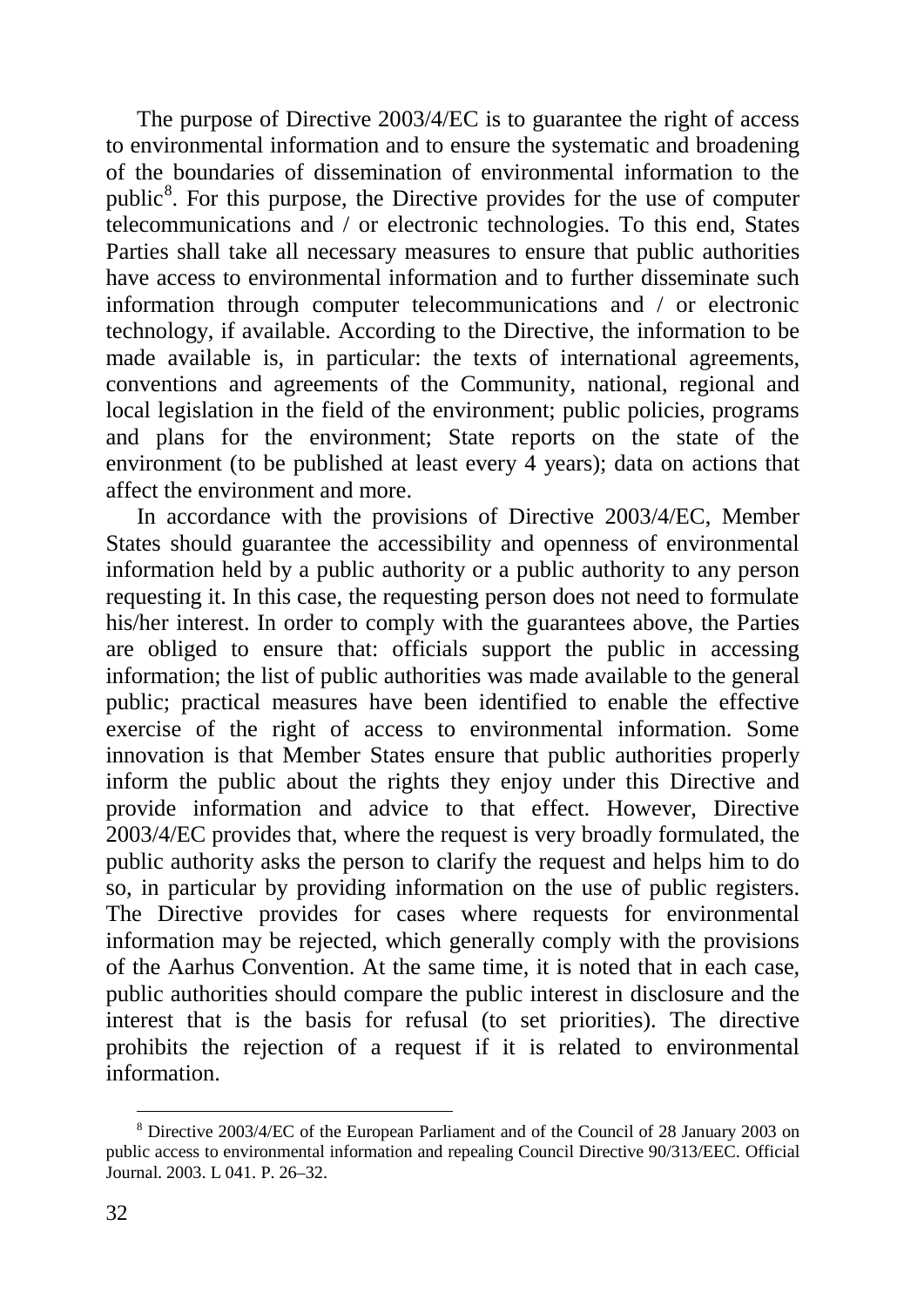As regards the payment of environmental information, the Directive provides that the relevant public authorities may impose a fee for the provision of any information, but such a fee should not exceed a reasonable amount. At the same time, the rates of such payment should be published, as well as information on the conditions under which the fee may be charged. Much of Directive 2003/4/EC is devoted to one of the three fundamental principles on which the Aarhus Convention is based, namely, the principle of "public access to justice". In accordance with the provisions of the Directive, Member States shall ensure that any requesting person who considers that his or her request for information has been ignored, for which the request was incorrectly rejected (in whole or in part), or received or incorrectly answered the request was not considered in accordance with the provisions of the Directive, had access to a procedure for reviewing actions or omissions by this or other public authority or administrative review by an independent and impartial body established by law. The provisions of the Directive on the speed and free (moderation of payment) of such review are also fully in line with the Aarhus Convention. In addition to the review procedure, Member States should ensure that the requesting person has access to the review procedure by a court or any other independent and impartial body established by law, which may consider the actions or omissions of the relevant public authorities, and decisions of which may be final. In this case, the final decisions are binding on the executing public authority. Member States are also allowed to provide that third parties accused of disclosing information also have access to legal redress. Directive 2003/4/EC regulates the obligation for Member States to ensure that information is not outdated, accurate and comparable.

Case law already has 541 cases brought to light in the light of Directive  $2003/4/EC<sup>9</sup>$  $2003/4/EC<sup>9</sup>$  $2003/4/EC<sup>9</sup>$ . Computer telecommunications and / or electronic equipment are used for this purpose. L. Kremer points out that as of 2007, the European Court of Justice had issued around 400 decisions. He is trying to interpret modern environmental law ecologically friendly and to strengthen the environment<sup>[10](#page-7-1)</sup>. In his work, A.L. Dubovyk gives a report to the judge

<span id="page-7-0"></span> <sup>9</sup> Reference for <sup>a</sup> preliminary ruling from the Najvyšší súd Slovenskej republiky (Slovak Republic) lodged on 23 August 2010 – Jozef Križan and Others v Slovenská inšpekcia životného prostredia. *Official Journal.* 2010. C 301. P. 11–12; Reference for a preliminary ruling from the Tribunal administratif de Paris (France) lodged on 12 November 2009 – Ville de Lyon v Caisse des dépôts et consignations. *Official Journal*. 2010. C 37. P. 29; Request for a preliminary ruling from the Unabhängiger Verwaltungssenat Wien (Austria) lodged on 17 June 2013 – Ferdinand Stefan. *Official Journal*. 2013. C. 274. P. 2–3.

<span id="page-7-1"></span><sup>&</sup>lt;u>ла судени семили всестеления</u><br><sup>10</sup> Кремер Л., Винтер Г. Экологическое право Европейского Союзу / отв. ред. О.Л. Дубовик. М. : Городец, 2007. C. 40.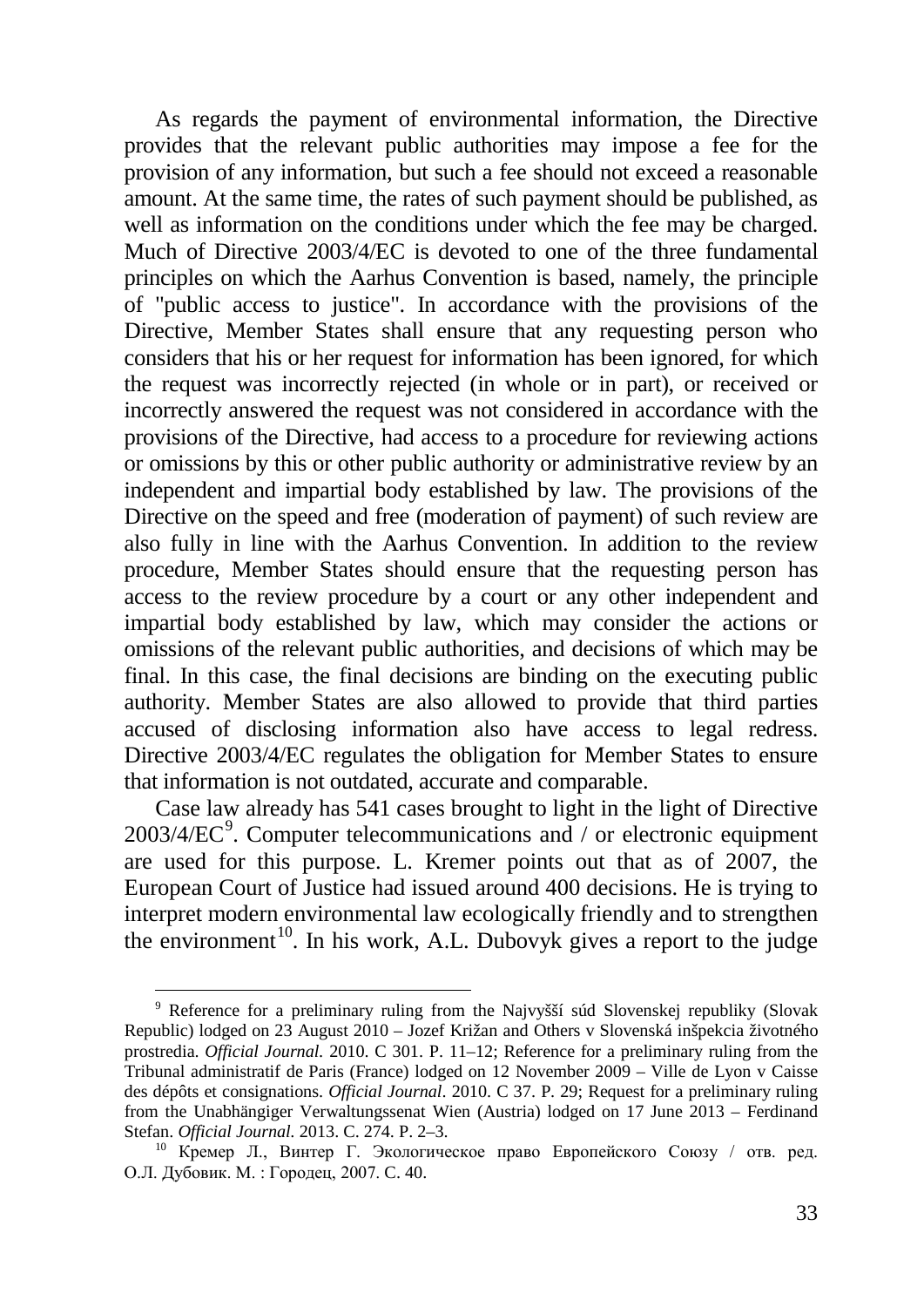of the Belgian Constitutional Court, L. Lavriesen, whom he delivered at a conference entitled "30 Years of EU Environmental Law" and emphasized that: "In the years of its activity, the Court of Justice has developed a series of general doctrines that have fostered efficiency. European law in general. These doctrines are also important for the development of environmental European law"<sup>[11](#page-8-0)</sup>. However, in its decisions it establishes only the right, or more precisely, the competence of Union bodies to regulate any sphere, until the obligation to take measures based on the principles and aspects of environmental policy has been established in court. However, it is necessary to interpret the contents of these general provisions with some caution, since only the core of this program of obligations is protected by judicial protection. Anything that goes beyond this is subject to the legislature. L. Lavriesen emphasizes: "Since 7 February 1985, when the judgment in the L'Association de defense de brulenrs d huiles usages was decided, the Court recognizes that environmental protection is a "mandate requirement" which, in the absence of full harmonization legislation may justify the use of measures restricting trade in Member States $^{\frac{1}{12}}$ .

Directive 2003/35/EC promotes the providing for public participation in respect of the drawing up of certain plans and programmes relating to the environment and amending with regard to public participation and  $access$  to justice<sup>13</sup>. Member States shall enable the public to participate in the preparation and modification, revision of plans or programs. To this end, the following should be ensured: informing the public, either by public announcement or by other appropriate means, of such plans or programs; the public has the right to comment and decide on plans and programs; in making these decisions, due account should be taken of the results of public participation; having considered the comments and opinions expressed by the public, the competent authority shall use its best endeavors to inform the public of the decision and the reasons and considerations on which these decisions are based, including information on the public participation process.

<span id="page-8-0"></span> <sup>11</sup> Дубовик О.Л. Экологическое право ЕС: формирование, развитие, достижения и актуальные задачи. *Право и политика*. 2004. № 12. С. 65.

<span id="page-8-1"></span><sup>&</sup>lt;sup>12</sup> Степаненко В.С. Понятие и правовое значение принципов экологической политики ЕС. Политика и обшество: Научный гуманитарный журнал. 2006.  $N_2$  6. С. 91-92.

<span id="page-8-2"></span><sup>&</sup>lt;sup>13</sup> Directive 2003/35/EC of the European Parliament and of the Council of 26 May 2003 providing for public participation in respect of the drawing up of certain plans and programmes relating to the environment and amending with regard to public participation and access to justice Council Directives 85/337/EEC and 96/61/EC – Statement by the Commission. *Official Journal*. 2003. L 156. Р. 17–25.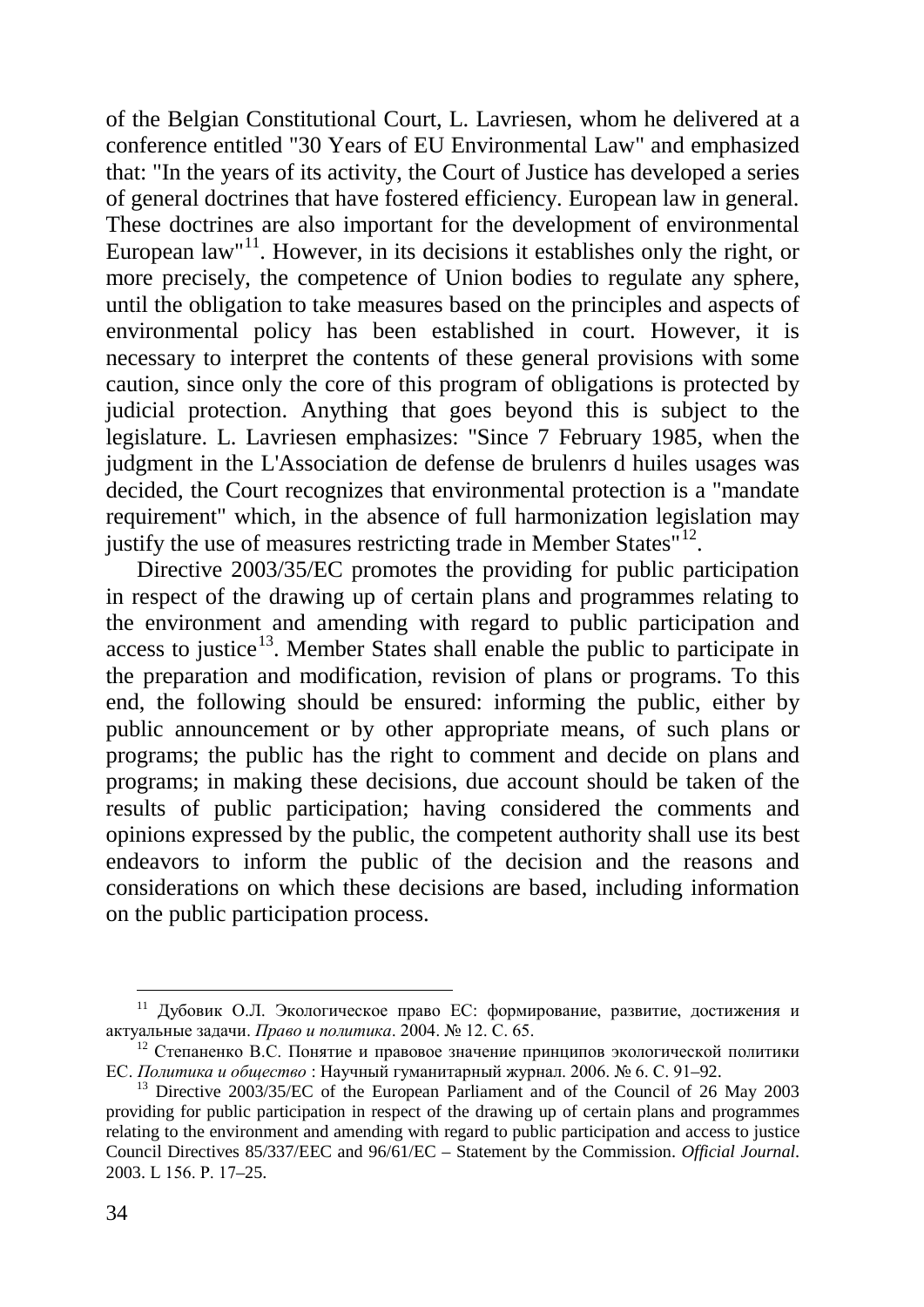Undoubtedly, the layer of EU uniform legislation on the protection of environmental information rights is much wider. However, the directives mentioned are groundbreaking, because they laid the foundations for further development of EU law in this area.

## **3. Legislation of Ukraine in the field of access to environmental information**

Regarding the legislative and regulatory acts of Ukraine governing the legal relations in the field of access to environmental information such as the Constitution of Ukraine, the Law of Ukraine "On Information"[14](#page-9-0) of 02.10.1992, the Law of Ukraine "On Environmental Protection"[15](#page-9-1) of 25.06.1991, Law of Ukraine "Fundamentals of Legislation on Health Care"[16](#page-9-2) of 19.11.1992, Law of Ukraine "On Ensuring Sanitary and Epidemic Well-Being of the Population<sup>"[17](#page-9-3)</sup> of 24.02.1994, Law of Ukraine "On Nuclear Energy Use and Radiation Safety"<sup>[18](#page-9-4)</sup> vi 02/02/1995, Law of Ukraine "On Ratification of the Convention on Access to Information, Public Participation in Decision-Making and Access to Justice in Environmental Matters" [19](#page-9-5) of 06.07.1999, Law of Ukraine "On Environmental Expertise"<sup>[20](#page-9-6)</sup> dated 9 February 1995 and others.

Environmental information plays a leading role in environmental security. First of all, such information is necessary for the preparation and adoption of economic, management and other decisions, the implementation of which is associated with the negative impact of human activity on the environment. Environmental information can be used by citizens to protect their environmental rights, as well as a basis for interfering with unsatisfactory environmental activities of the state, business structures, especially if the latter do not fulfill the tasks assigned to them by law. In Ukraine, the definition of "information" is enshrined in

<span id="page-9-0"></span> <sup>14</sup> Про інформацію : Закон України від 02.10.1992 № 2657-XII. *Відомості Верховної*

<span id="page-9-1"></span><sup>&</sup>lt;sup>15</sup> Про охорону навколишнього природного середовища : Закон від 25.06.1991 № 1264-XII. *Відомості Верховної Ради України*. 1991. № 41. Ст. 546.

<span id="page-9-2"></span><sup>&</sup>lt;sup>16</sup> Основи законодавства України про охорону здоров'я : Закон від 19.11.1992 № 2801-XII. *Відомості Верховної Ради України.* 1993. № 4. Ст. 19.

<span id="page-9-3"></span><sup>17</sup> Про забезпечення санітарного та епідемічного благополуччя населення : Закон від 24.02.1994 № 4004-XII. *Відомості Верховної Ради України*. 1994. № 27. Ст. 218.

<span id="page-9-4"></span><sup>&</sup>lt;sup>18</sup> Про використання ядерної енергії та радіаційну безпеку : Закон від 08.02.1995<br>Ne 39/95-BP. Відомості Верховної Ради України. 1995. Ne 12. Ст. 81.

<span id="page-9-5"></span><sup>&</sup>lt;sup>19</sup> Про ратифікацію Конвенції про доступ до інформації, участь громадськості в процесі прийняття рішень та доступ до правосуддя з питань, що стосуються довкілля : Закон України від 6 липня 1999 року № 832-XIV. Офіційний вісник України. 1999. № 28. Ст. 2.

<span id="page-9-6"></span><sup>&</sup>lt;sup>20</sup> Про екологічну експертизу : Закон від 09.02.1995 № 45/95-ВР. *Відомості Верховної Ради України.* 1995. № 8. Ст. 54.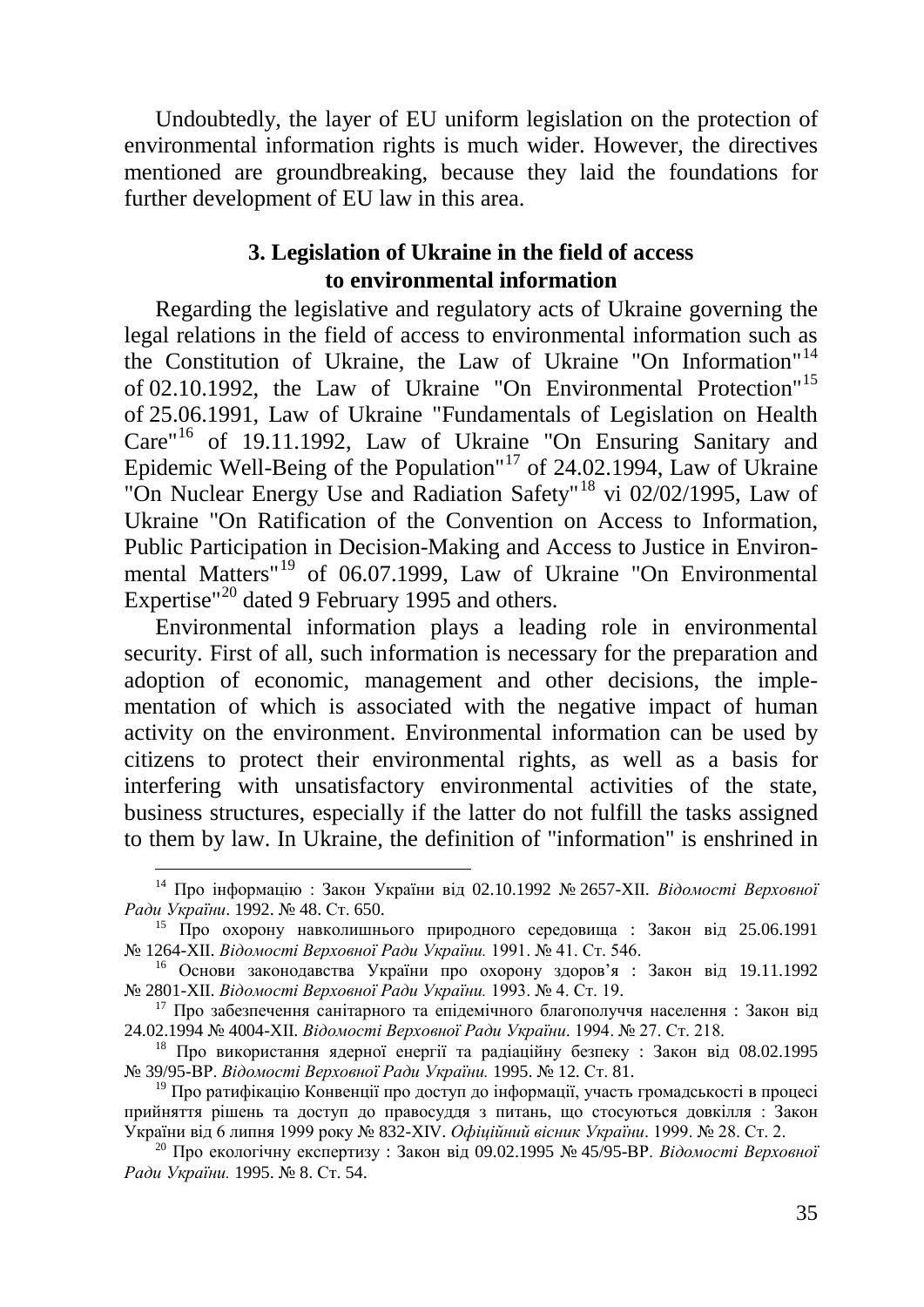a number of legislative acts. However, the most general definition covering all types of information is provided in the Law of Ukraine "On Information". According to this Law, information is the documented or publicly announced information about events and phenomena occurring in society and the state and the environment. The classification of information at the legislative level is also enshrined in the Law of Ukraine "On Information", which refers not only to types of information but also to its industry. Article 3 of the aforementioned law establishes the obligation of the state to constantly ensure the timely creation, proper functioning and development of information systems, networks, banks and databases in all areas of information activities, which fully complies with the obligation established by Directive  $2003/4/EC^{21}$  $2003/4/EC^{21}$  $2003/4/EC^{21}$ . Member States shall take all necessary measures to ensure that the relevant public authorities have access to the information and that such information is systematic, accurate and up-to-date. The state guarantees freedom of information activities in these areas to all citizens and legal entities within the limits of their rights and freedoms, functions and powers. In general, the country has a well-developed system of regulations on the collection, accumulation, dissemination and access to environmental information. Among these are, in particular, the Law of Ukraine "Fundamentals of Healthcare Legisla-tion<sup>"[22](#page-10-1)</sup>, since environmental status is known to be an important factor affecting human health. The Law stipulates that one of the main means of ensuring the right of citizens to health protection from adverse environmental impact is the right of a person to have accurate and timely information about the state of their health and the health of the population, including existing or possible risk factors and their degree.

All the above-mentioned provisions of the Acts implement the principle of the Aarhus Convention on Public Access to Environmental Information, and also comply with the provisions of a number of EU Directives. However, the most important and substantive rules on the subject under investigation are usually contained in the Constitution of Ukraine. The constitutional norm of part two of Art.  $34^{23}$ , which enshrines the right to information, includes the ability to collect, store, use and disseminate any information orally, in writing or otherwise, at its

<span id="page-10-0"></span><sup>&</sup>lt;sup>21</sup> Directive 2003/4/EC of the European Parliament and of the Council of 28 January 2003 on public access to environmental information and repealing Council Directive 90/313/EEC. Official Journal. 2003. L 041. P. 26–3.2

<span id="page-10-1"></span><sup>&</sup>lt;sup>22</sup> Основи законодавства України про охорону здоров'я : Закон від 19.11.1992 № 2801-XII. Відомості Верховної Ради України. 1993. № 4. Ст. 19.

<span id="page-10-2"></span><sup>&</sup>lt;sup>23</sup> Конституція України : Закон віл 28.06.1996 № 254к/96-ВР. *Відомості Верховної Ради України*. 1996. № 30. Ст. 141.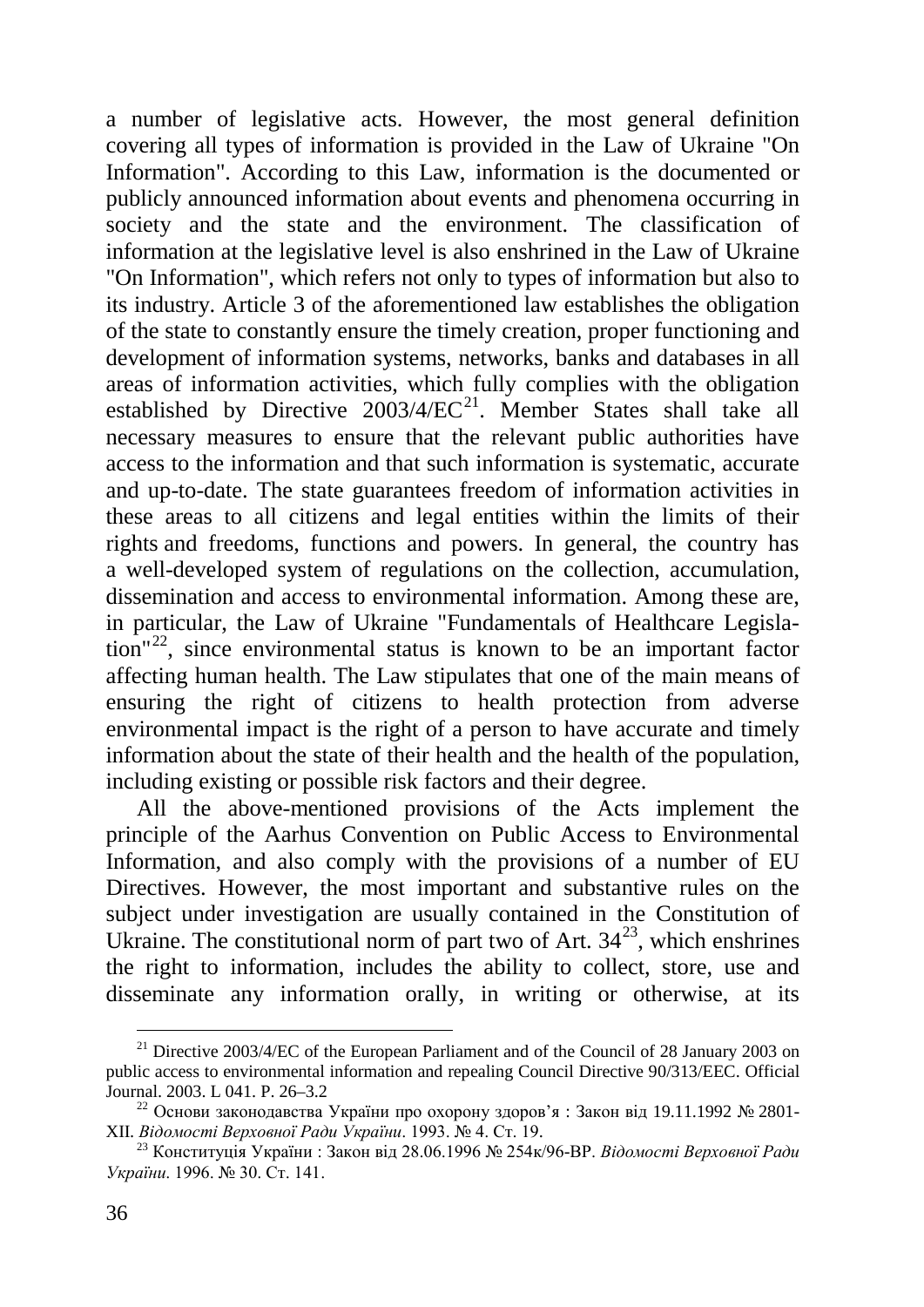discretion. Another provision of the Constitution of Ukraine enshrines the right of everyone to free access to information on the state of the environment, the quality of food and household goods, as well as the right to disseminate such information. The above information cannot be kept secret by anyone. This fully complies with the basic principles underlying EU legislation on access to environmental information, in particular the purpose of Directive 2003/4/EC. Based on Part 2 of Art. 50 of the Constitution, the right to access environmental information has three elements: it is the right to access information on the state of the environment, on the quality of food and household goods.

Information on the state of the environment is environmental information. The legislator, in adhering to this position, identifies the concepts of "information on the state of the environment" and "environmental information". On the one hand, there is a ban on taking certain actions on environmental information, on the other – there is a need to respect this right by any natural or legal person, as well as the state. Considering that the Constitution of Ukraine has the highest legal force, and laws and other legal acts are adopted on its basis and must comply with it, it can be argued that the provisions of the legislation of Ukraine, which set restrictions on access of citizens to environmental information, are unconstitutional<sup>[24](#page-11-0)</sup>. A characteristic feature of the right of access to environmental information, which distinguishes it from general information rights, is precisely the third element that excludes, under normal conditions, restrictions on environmental information. However, in conditions of martial law or emergency, in accordance with Part 2 of Art. 64 of the Constitution of Ukraine, individual restrictions on rights and freedoms may be established with an indication of the duration of these restrictions. The content of the above constitutional norms was reflected by the legislator even before the adoption of the basic law of Ukraine in the Law "On Environmental Protection". In particular, the provisions of this Law enshrined, among the basic principles of environmental protection, publicity and democracy in decision making, the implementation of which affects the state of the environment and the formation of ecological outlook among the population. Article 9 of the  $Law^{25}$  $Law^{25}$  $Law^{25}$  enshrines the right of every citizen to have free access to information on the state of the environment (environmental information) and the free receipt, use, dissemination and storage of such information, with

<span id="page-11-0"></span> <sup>24</sup> Бойченюк І. Екологічна інформація та комерційна таємниця. *Вісник екологічної* 

<span id="page-11-1"></span><sup>&</sup>lt;sup>25</sup> Про охорону навколишнього природного середовища : Закон від 25.06.1991 № 1264-XII. *Відомості Верховної Ради України*. 1991. № 41. Ст. 546.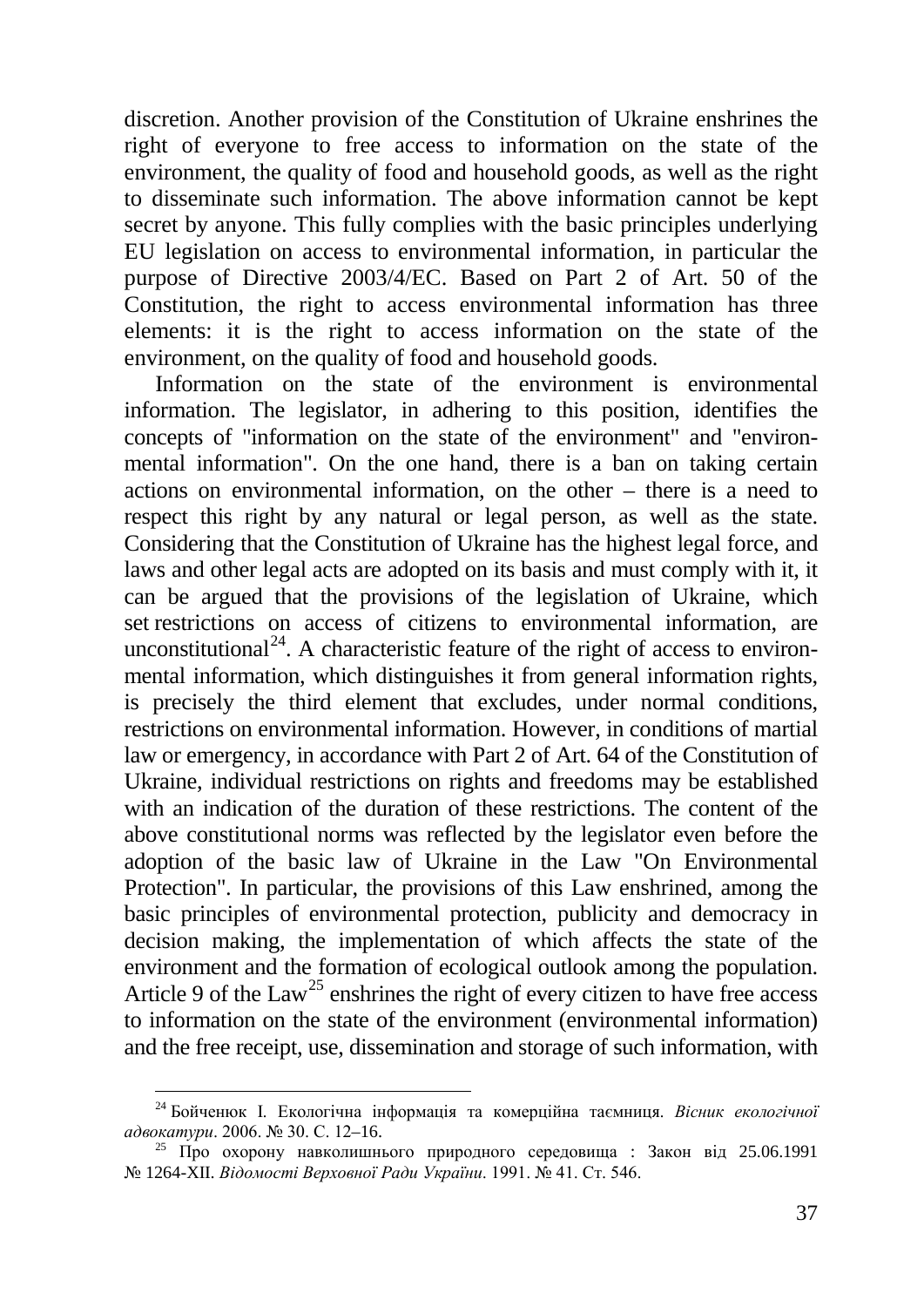the exception of restrictions established by law; the right to participate in public environmental expertise, to obtain environmental education.

Publicly available information – any environmental information, with the exception of special environmental information, in turn, specific environmental information includes data reflecting the specific activities of individual central sectoral public authorities dealing with defense and national security issues, as well as subject to trade secrets, confidentiality and other data which the right may be denied in accordance with the law. The principle of remuneration, which may be applied by the relevant authorities in providing environmental information, however, the fee charged for such information may not exceed the cost of copying, retrieving and preparing information in one form or another, which is fully in line with similar provisions of EU law. Each State Party has undertaken to guarantee the right of access, receipt and dissemination of information to all environmental information subjects regarding the publication of environmental information, national and regional projects planned, national economic development programs and the rest. Such basic obligations of the parties fully reflect the purpose of Directive 2003/4/EC.

According to European environmental law researchers M. Anderson and A. Boyle, over time, some European Parliament and European Commission officials have sought to broaden the scope of information on EU environmental activities and to involve citizens and grassroots movements and groups in direct involvement in environmental protection. Catastrophes (such as Chornobyl) indicate what fatal consequences a lack of information can have  $2^6$ . A key element of an effective right of access to information is that stakeholders may not be particularly persistent in obtaining information.

Concerning the implementation of the Ukrainian legislation of the directives within the framework of the Association Agreement, it is worthwhile to note that the Ukrainian legislator should plan work on making the appropriate changes to the normative legal acts of Ukraine in order to ensure the functioning of legal instruments operating in the EU. The system of Ukrainian legislation does not contain a separate normative legal act or provisions regarding public access to environmental justice in the context of another normative legal act whose main purpose is the implementation of all principles of the Aarhus Convention and Directive

<span id="page-12-0"></span><sup>&</sup>lt;sup>26</sup> Boyle A.E., Anderson M.R. Human right approaches to Environmental protection. New York : Oxford University Press, 1996. P. 25–42.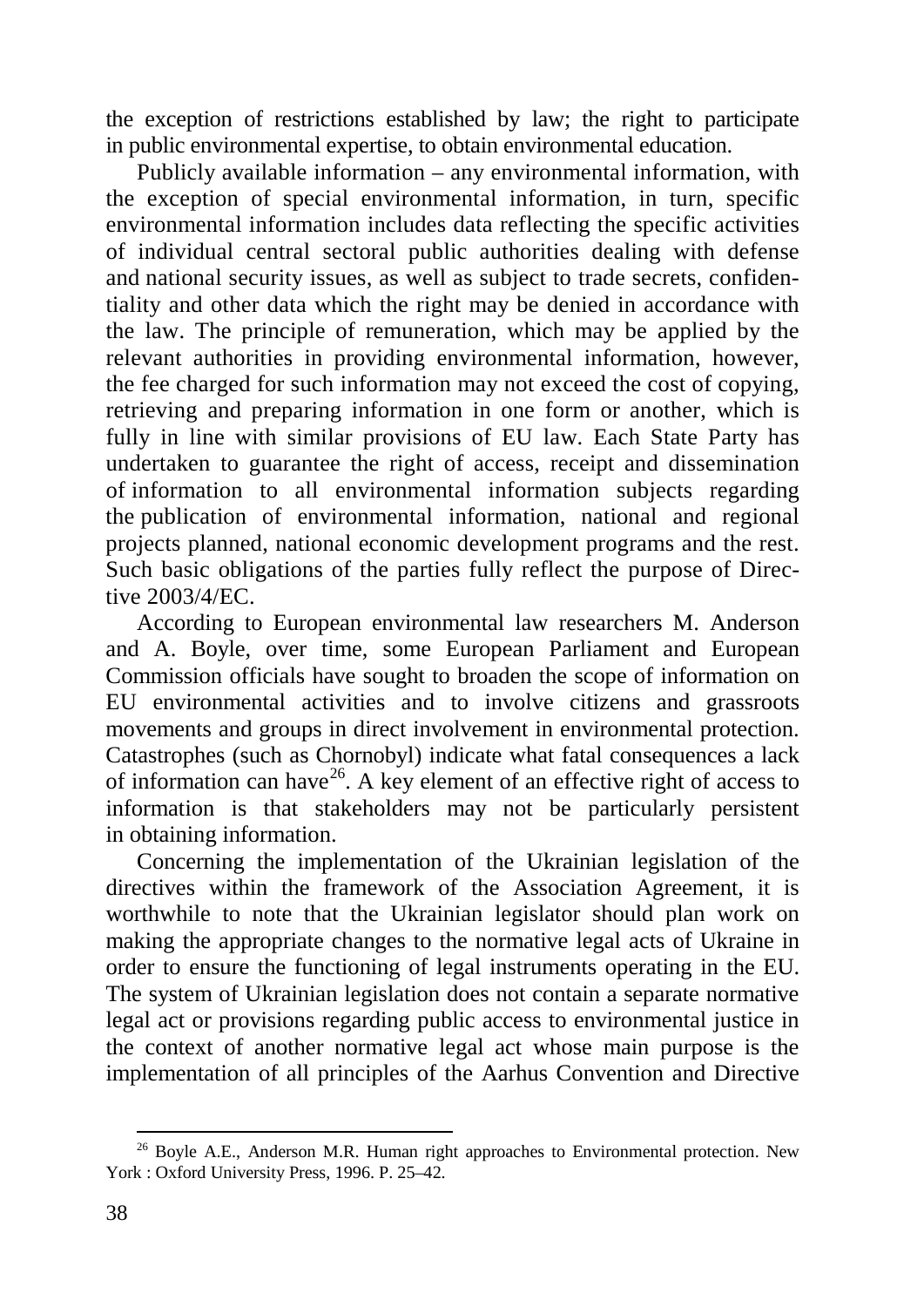2003/4. Access to information shall be foreseen, by leading rank, in accordance with the Law of Ukraine "On Access to Public Information"[27.](#page-13-0)

Also, the legislation of Ukraine does not clearly define the concept of plans and programs in accordance with Directive 2003/35/EC, therefore it is advisable to take this into account in the relevant legislative act or acts, since the assessment of the environmental impacts of the implementation of plans and programs is one of the voluntary instruments for regulating environmental issues.

#### **CONCLUSIONS**

Basic principles of access to environmental information are enshrined in both Ukrainian and European legislation, ratification of a key document in the research area – the UN Convention on Access to Information, Public Participation in Decision-making and Access to Justice in Environmental Matters implementation of the provisions of the said Convention. However, the list of environmental information in the Law of Ukraine "On Environmental Protection" is narrower than in the Aarhus Convention and Directive 2003/4/EC.

The system of Ukrainian legislation lacks a separate legal act or provision regarding public access to environmental justice as part of another legal act, the main purpose of which is to implement all the principles of the Aarhus Convention. In Ukraine, the information component of environmental policy is extremely weak. It is obvious that the origins of the problem are concentrated in the absence of a system of environmental education and public education that should shape the ecological culture and public consciousness, thereby saturating the information space with this problem. Relevant central government and local government bodies, institutions of higher and secondary education, libraries, NGOs and the media can do much more to inform and raise public awareness of the state of particular natural resources and the environment in general. To do this, the state should formulate its own information, education and education policy in these matters and consolidate it at the legislative level by adopting a single consolidated legal act.

Against this background, it can be noted that the EU's environmental policy is seen as one of the driving forces behind the modernization of public administration in Ukraine. Within the framework of the Association Agreement between Ukraine, on the one hand, and the European Union, the European Atomic Energy Community and their Member States, on the

<span id="page-13-0"></span><sup>&</sup>lt;sup>27</sup> Про доступ до публічної інформації: Закон від 13.01.2011 № 2939-VI. Відомості Верховної Ради України. 2011. № 32. Ст. 314.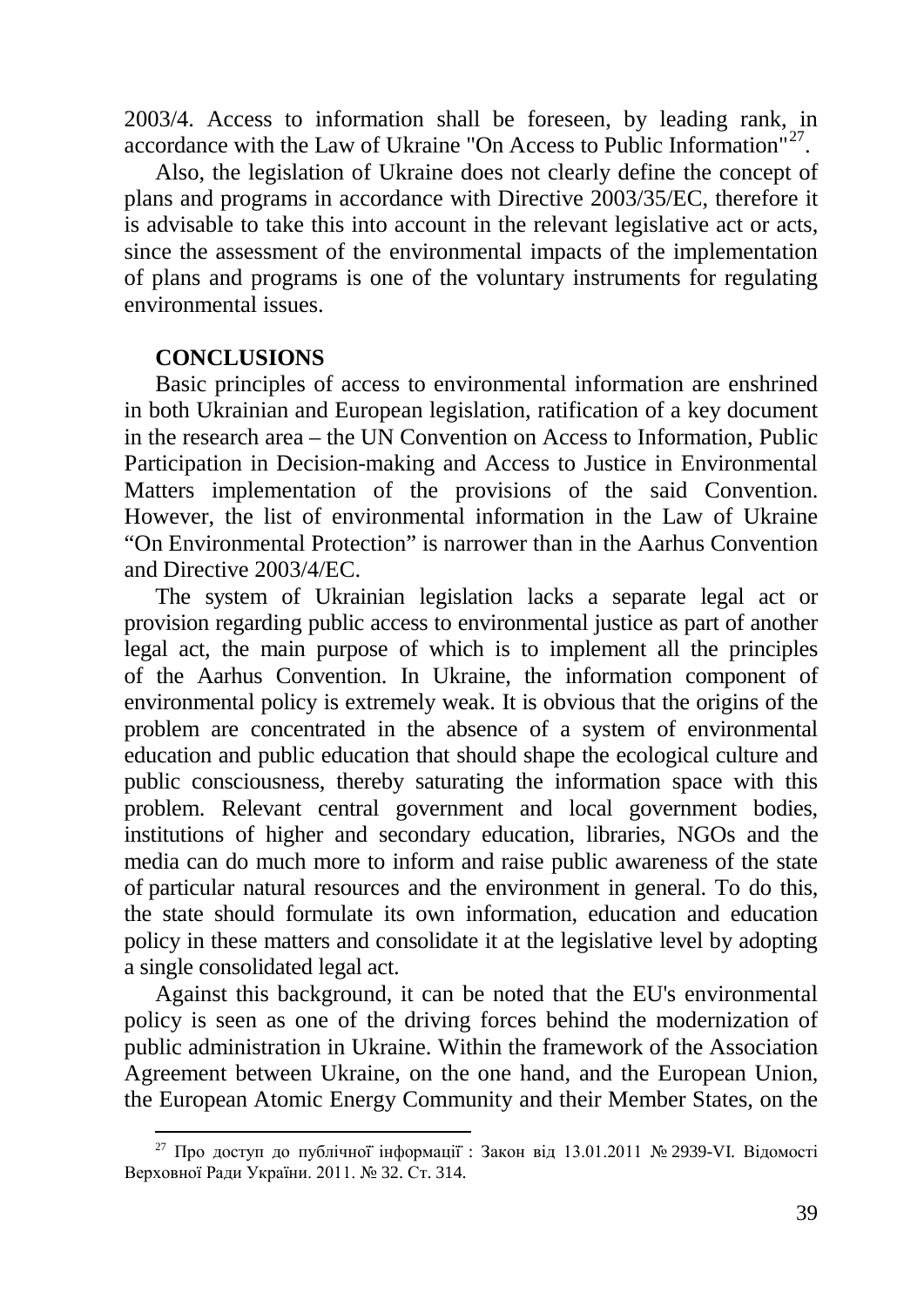other hand, our country is required to borrow and implement extensive EU legislation in the field of environmental protection and environmental protection. Significant private and public investment in the industry. However, for the sustainable development of environmental legislation, in particular the right to environmental information, a careful harmonization with EU law is needed. This process should be selective and take into account local conditions, national interests and priorities.

### **SUMMARY**

The article deals with the analysis of EU environmental legislation. It's essential to further improve and increasing the effectiveness of environmental legislation in Ukraine. An important step in this direction is the right of access to environmental information.

The author analyzes the application of the principle of participation and informing citizens in the legislation of Ukraine in accordance with the provisions of the Association Agreement with the EU. The Association Agreement with the European Union is aimed at securing and realizing the environmental rights of everyone. Every citizen has the right to free access to information about the state of the environmental information and the free acquisition, use, distribution and storage of such information.

The author emphasizes that Ukraine is taking steps to ensure that public authorities have environmental information, as well as create the conditions for further dissemination of such information through computer telecommunications or electronic technologies.

#### **REFERENCES**

1. Бойченюк І. Екологічна інформація та комерційна таємниця. *Вісник екологічної адвокатури*. 2006. № 30. С. 12–16.

2. Декларация Конференции Организации Объединенных Наций по проблемам окружающей человека среды 1972 г. URL: http://www.un.org/ ru/documents/decl\_conv/declarations/declarathenv.shtml.

3. Добробог Л.М. Інформаційне забезпечення реалізації прав людини на екологічну безпеку. URL: http://www-history.univer.kharkov.ua.

4. Доклад Конференции Организации Объединенных Наций по окружающей среде и развитию Рио-де-Жанейро, 3–14 июня 1992 года A/CONF.151/26/Rev.1 (Vol. I). Нью-Йорк : Организация Объединенных Наций.1993. 519 с.

5. Дубовик О.Л. Экологическое право ЕС: формирование, развитие, достижения и актуальные задачи. *Право и политика*. 2004. № 12. С. 58–67.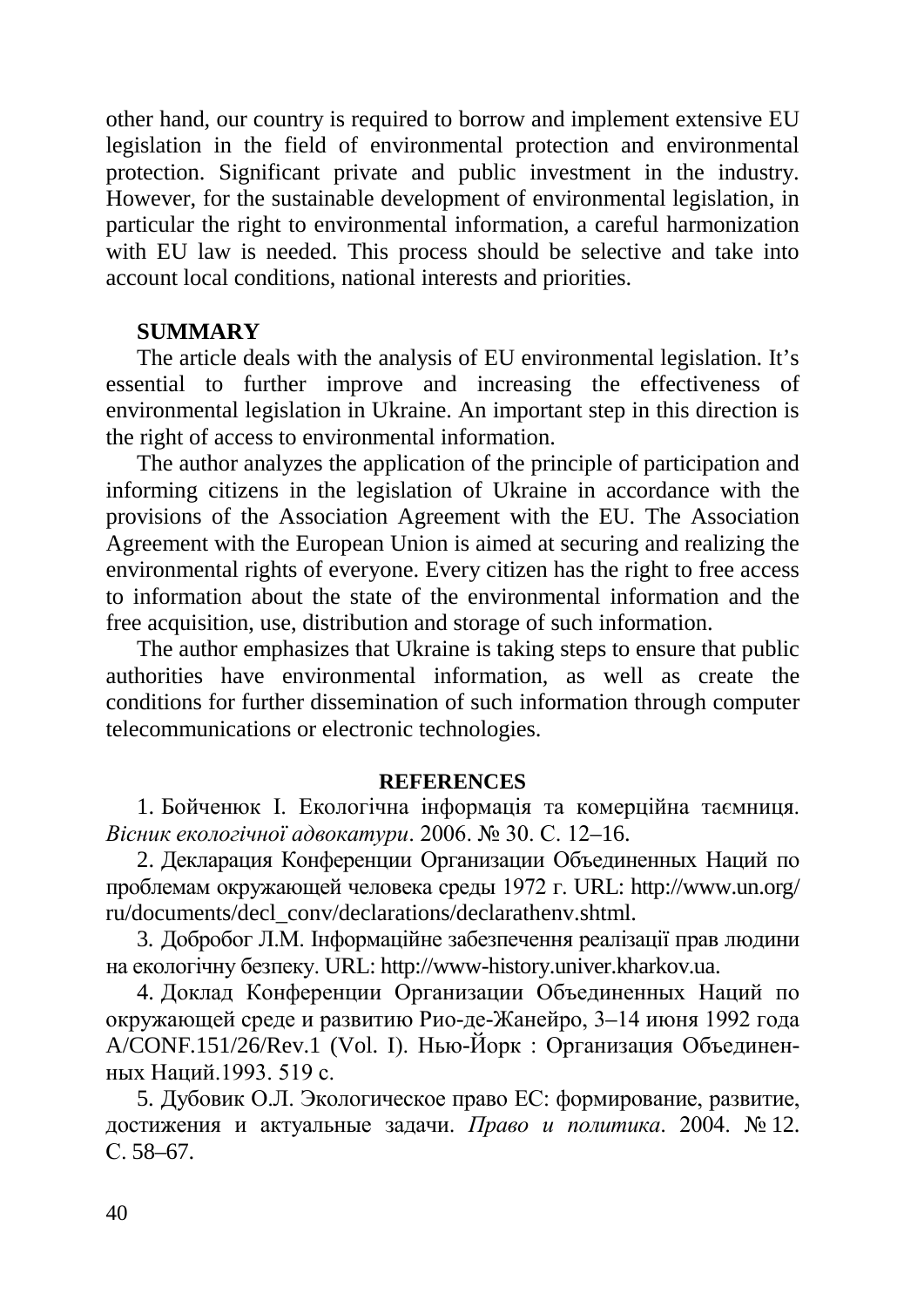6. Конвенція ООН про доступ до інформації, участь громадськості в процесі прийняття рішень та доступ до правосуддя з питань, що стосуються довкілля (Орхуська Конвенція) : Міжнародний документ від 25.06.1998. URL: http://www.unece.org (ECE/CEP/43).

7. Конституція України : Закон від 28.06.1996 № 254к/96-ВР. *Відомості Верховної Ради України*. 1996. № 30. Ст. 141.

8. Кремер Л., Винтер Г. Экологическое право Европейского Союзу / отв. ред. О.Л. Дубовик. М. : Городец, 2007. 144 с.

9. Основи законодавства України про охорону здоров'я : Закон від 19.11.1992 № 2801-XII. *Відомості Верховної Ради України.* 1993. № 4. Ст. 19.

10.Правове регулювання відносин в сфері довкілля в Європейському союзі та в Україні / За заг. ред. В.Г. Дідика. К., 2007. 579 с.

11.Про використання ядерної енергії та радіаційну безпеку : Закон від 08.02.1995 № 39/95-ВР. *Відомості Верховної Ради України*. 1995. № 12. Ст. 81.

12.Про доступ до публічної̈ інформації̈ : Закон від 13.01.2011 № 2939-VI. *Відомості Верховної Ради України*. 2011. № 32. Ст. 314.

13.Про екологічну експертизу : Закон від 09.02.1995 № 45/95-ВР. *Відомості Верховної Ради України*. 1995. № 8. Ст. 54.

14.Про забезпечення санітарного та епідемічного благополуччя населення : Закон від 24.02.1994 № 4004-XII. *Відомості Верховної Ради України*. 1994. № 27. Ст. 218.

15.Про інформацію : Закон України від 02.10.1992 № 2657-XII. *Відомості Верховної Ради України*. 1992. № 48. Ст. 650.

16.Про охорону навколишнього природного середовища : Закон від 25.06.1991 № 1264-XII. *Відомості Верховної Ради України.* 1991. № 41. Ст. 546.

17.Про ратифікацію Конвенції про доступ до інформації, участь громадськості в процесі прийняття рішень та доступ до правосуддя з питань, що стосуються довкілля : Закон України від 6 липня 1999 року № 832-XIV. *Офіційний вісник України*. 1999. № 28. Ст. 2.

18.Степаненко В.С. Понятие и правовое значение принципов экологической политики ЕС. *Политика и общество* : Научный гуманитарный журнал. 2006. № 6. С. 83–93.

19.Угода про асоціацію між Україною, з однієї сторони, та Європейським Союзом, Європейським Співтовариством з атомної енергії і їхніми державами-членами, з іншої сторони. URL : http://www.kmu.gov.ua/control/publish/article?art\_id=246581344.